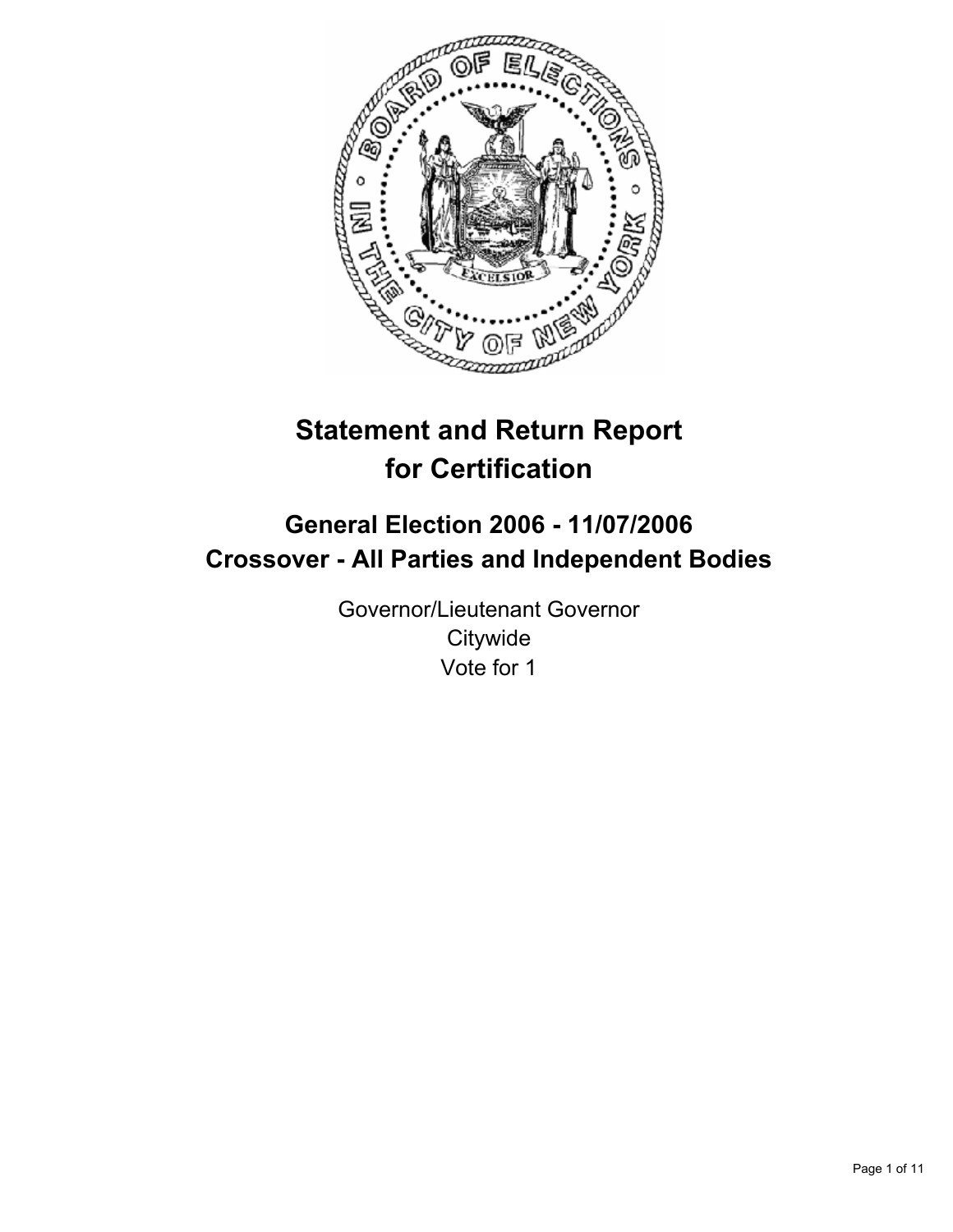

## **New York County**

| PUBLIC COUNTER                                       | 352,354                   |
|------------------------------------------------------|---------------------------|
| <b>EMERGENCY</b>                                     | 1,051                     |
| ABSENTEE/MILITARY                                    | 9,304                     |
| <b>AFFIDAVIT</b>                                     | 10,803                    |
| <b>Total Ballots</b>                                 | 378,328                   |
| JOHN J FASO / C SCOTT VANDERHOEF (REPUBLICAN)        | 31,864                    |
| ELIOT SPITZER / DAVID A PATERSON (DEMOCRATIC)        | 274,989                   |
| ELIOT SPITZER / DAVID A PATERSON (INDEPENDENCE)      | 10,999                    |
| JOHN J FASO / C SCOTT VANDERHOEF (CONSERVATIVE)      | 2,574                     |
| ELIOT SPITZER / DAVID A PATERSON (WORKING FAMILIES)  | 27,408                    |
| MALACHY MCCOURT / ALISON DUNCAN (GREEN)              | 5,954                     |
| JOHN CLIFTON / DONALD SILBERGER (LIBERTARIAN)        | 1,397                     |
| JIMMY MCMILLAN (RENT IS TOO HIGH)                    | 1,438                     |
| MAURA DELUCA / BEN O'SHAUGHNESSY (SOCIALIST WORKERS) | 359                       |
| ADRIENNE PAGE (WRITE-IN)                             | 1                         |
| AL SHARPTON (WRITE-IN)                               | 1                         |
| ALAN WONG (WRITE-IN)                                 | 1                         |
| ALDEN LINK (WRITE-IN)                                | 1                         |
| ALTON MADDOX (WRITE-IN)                              | 1                         |
| ALTON MADDOX/CHARLES BARRON (WRITE-IN)               | 1                         |
| ANTHONY WEINER (WRITE-IN)                            | 1                         |
| BEN ARMSTEAD (WRITE-IN)                              | 1                         |
| BENZION RADINSKY (WRITE-IN)                          | 1                         |
| BILL MURAWSKI (WRITE-IN)                             | 1                         |
| BRIAN ROSS (WRITE-IN)                                | 1                         |
| CAROLYN CONABOY (WRITE-IN)                           | 1                         |
| CHARLES BARRON (WRITE-IN)                            | 1                         |
| CLAYTON BANKS (WRITE-IN)                             | 1                         |
| DAVID PATERSON (WRITE-IN)                            | $\mathbf 1$               |
| DONALD WINFIELD (WRITE-IN)                           | $\mathbf{1}$              |
| ELIOT SPITZER (WRITE-IN)                             | $\overline{\mathbf{c}}$   |
| HERMAN SINGER (WRITE-IN)                             | $\mathbf{1}$              |
| IRMA AYCER (WRITE-IN)                                | 1                         |
| JEFF DODGSON (WRITE-IN)                              | 1                         |
| JIMMY MIEMLLAN (WRITE-IN)                            | 1                         |
| JOHN A. RAPHAEL (WRITE-IN)                           | 1                         |
| JOHN BRODERICK (WRITE-IN)                            | 1                         |
| JOHN CRAWFORD (WRITE-IN)                             | 1                         |
| JOHN HERLIHY (WRITE-IN)                              | 1                         |
| JOHN LASALA (WRITE-IN)                               | 1                         |
| JOHN UNIFLOU (WRITE-IN)                              | 1                         |
| KELLY O'NEILL (WRITE-IN)                             | 1                         |
| LEECIA EVE (WRITE-IN)                                | 1                         |
| LENNARD MCNEIL (WRITE-IN)                            | $\mathbf 1$               |
| MICHAEL BLOOMBERG (WRITE-IN)                         | $\ensuremath{\mathsf{3}}$ |
| MICHAEL LERNER (WRITE-IN)                            | 1                         |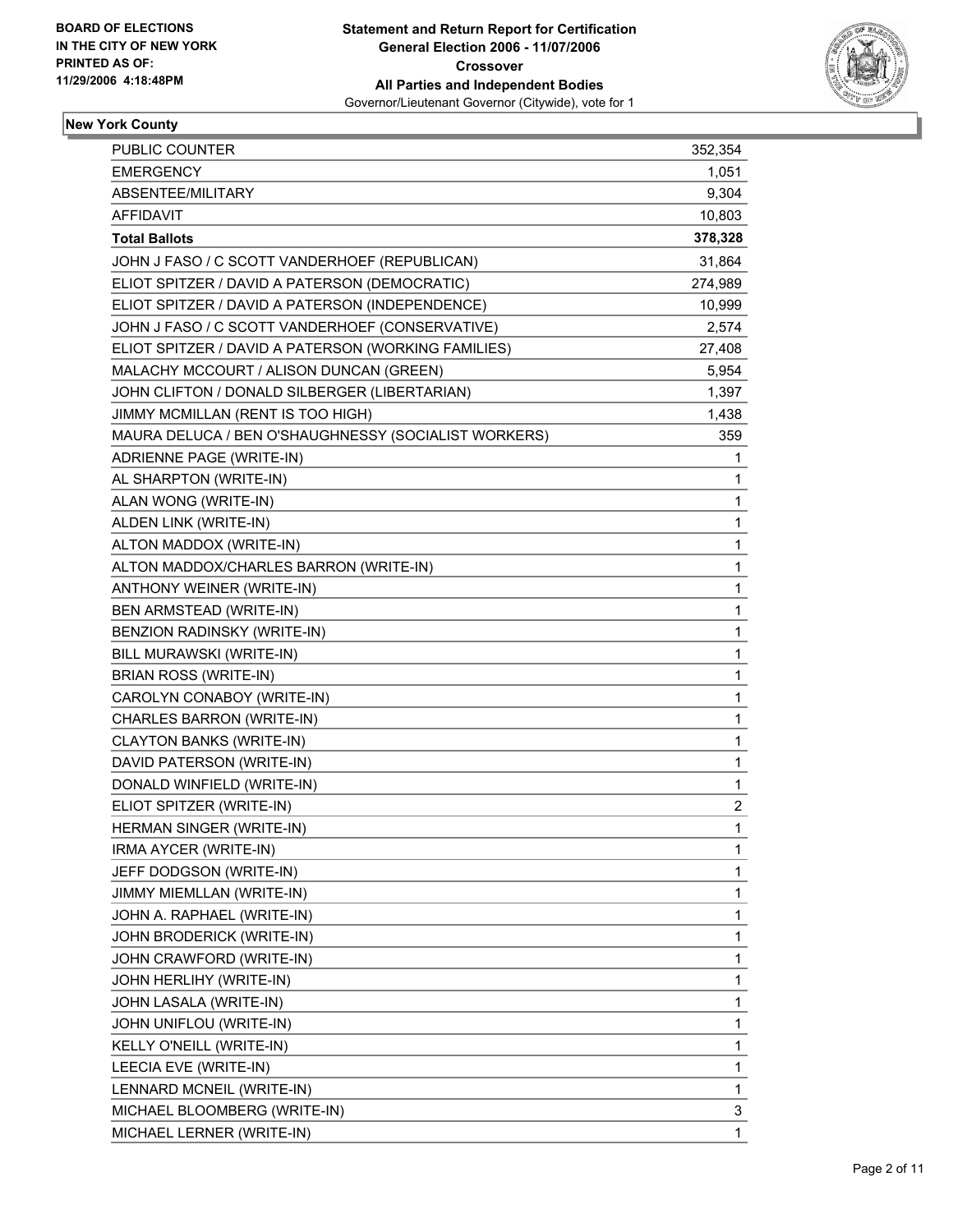

## **New York County**

| NORMAN SIEGAL (WRITE-IN)       |         |
|--------------------------------|---------|
| RICHARD SELMAN (WRITE-IN)      |         |
| SCOTT SINGER (WRITE-IN)        |         |
| TAFFY BENJAMIN (WRITE-IN)      |         |
| THOMAS SUOZZI (WRITE-IN)       |         |
| THOMAS WEISS (WRITE-IN)        |         |
| WENDY HOLIBAUGH (WRITE-IN)     |         |
| WILLIAM E. MURAWSKI (WRITE-IN) |         |
| WILLIAM WELD (WRITE-IN)        |         |
| <b>Total Votes</b>             | 357,030 |
| Unrecorded                     | 21.298  |

#### **Bronx County**

| <b>PUBLIC COUNTER</b>                                | 177,379 |
|------------------------------------------------------|---------|
| <b>EMERGENCY</b>                                     | 356     |
| ABSENTEE/MILITARY                                    | 3,631   |
| <b>AFFIDAVIT</b>                                     | 4,307   |
| <b>Total Ballots</b>                                 | 186,383 |
| JOHN J FASO / C SCOTT VANDERHOEF (REPUBLICAN)        | 13,649  |
| ELIOT SPITZER / DAVID A PATERSON (DEMOCRATIC)        | 135,952 |
| ELIOT SPITZER / DAVID A PATERSON (INDEPENDENCE)      | 4,121   |
| JOHN J FASO / C SCOTT VANDERHOEF (CONSERVATIVE)      | 2,469   |
| ELIOT SPITZER / DAVID A PATERSON (WORKING FAMILIES)  | 6,868   |
| MALACHY MCCOURT / ALISON DUNCAN (GREEN)              | 912     |
| JOHN CLIFTON / DONALD SILBERGER (LIBERTARIAN)        | 286     |
| JIMMY MCMILLAN (RENT IS TOO HIGH)                    | 1,022   |
| MAURA DELUCA / BEN O'SHAUGHNESSY (SOCIALIST WORKERS) | 239     |
| BILL MURASKI/DONALD WINKFIELD (WRITE-IN)             |         |
| CARLA THOMAS (WRITE-IN)                              |         |
| PATRICK BUCHANAN (WRITE-IN)                          | 1       |
| STEVEN KING (WRITE-IN)                               | 1       |
| TOM SUOZI (WRITE-IN)                                 | 1       |
| <b>Total Votes</b>                                   | 165,523 |
| Unrecorded                                           | 20,860  |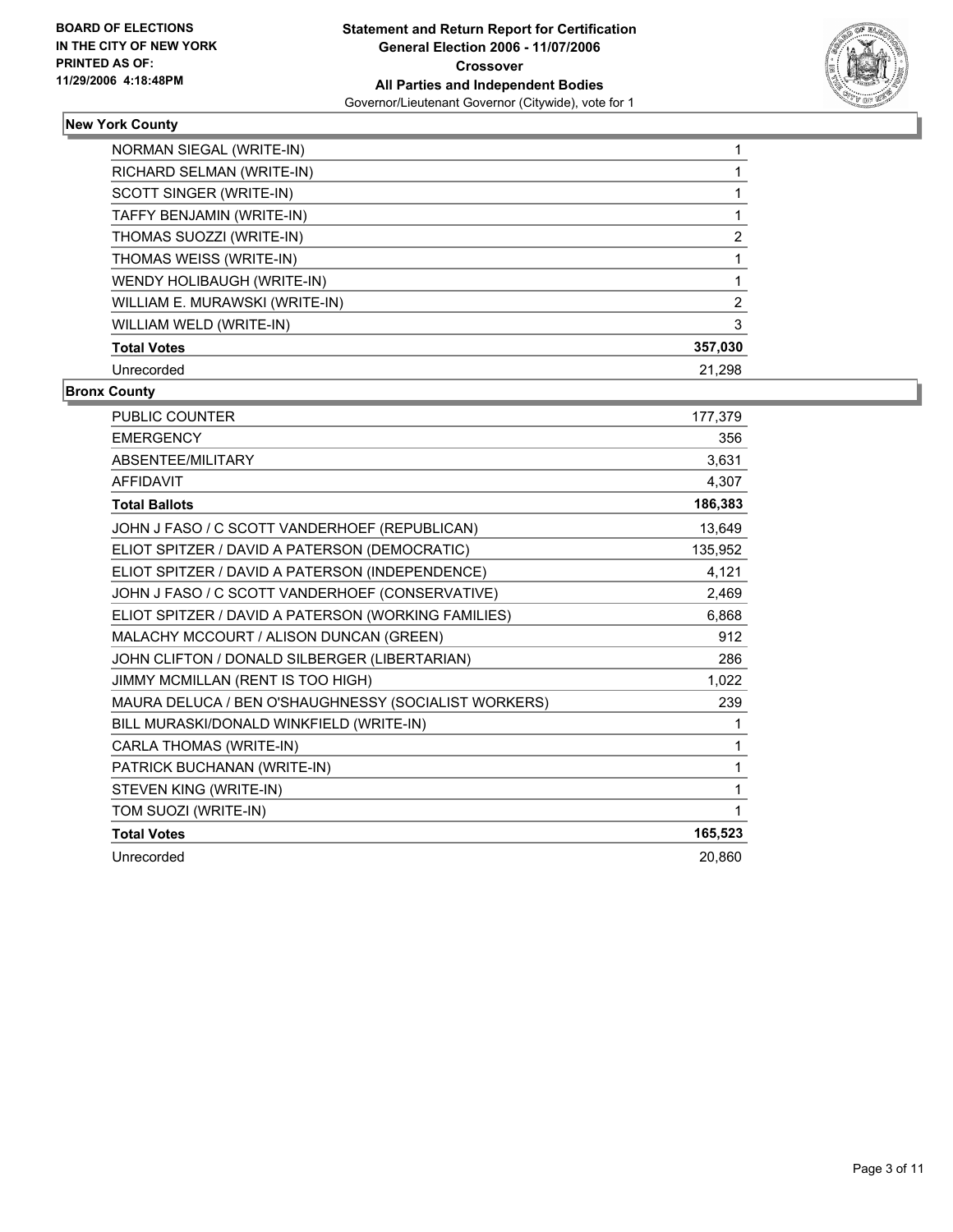

#### **Kings County**

| PUBLIC COUNTER                                       | 351,203                 |
|------------------------------------------------------|-------------------------|
| <b>EMERGENCY</b>                                     | 1,799                   |
| ABSENTEE/MILITARY                                    | 6,496                   |
| AFFIDAVIT                                            | 7,438                   |
| <b>Total Ballots</b>                                 | 368,512                 |
| JOHN J FASO / C SCOTT VANDERHOEF (REPUBLICAN)        | 34,818                  |
| ELIOT SPITZER / DAVID A PATERSON (DEMOCRATIC)        | 250,669                 |
| ELIOT SPITZER / DAVID A PATERSON (INDEPENDENCE)      | 9,981                   |
| JOHN J FASO / C SCOTT VANDERHOEF (CONSERVATIVE)      | 5,381                   |
| ELIOT SPITZER / DAVID A PATERSON (WORKING FAMILIES)  | 26,612                  |
| MALACHY MCCOURT / ALISON DUNCAN (GREEN)              | 4,358                   |
| JOHN CLIFTON / DONALD SILBERGER (LIBERTARIAN)        | 834                     |
| JIMMY MCMILLAN (RENT IS TOO HIGH)                    | 1,601                   |
| MAURA DELUCA / BEN O'SHAUGHNESSY (SOCIALIST WORKERS) | 364                     |
| AL SHARPTON (WRITE-IN)                               | 1                       |
| ALTON MADDOX (WRITE-IN)                              | 2                       |
| ARTHUR GAMS (WRITE-IN)                               | $\mathbf 1$             |
| BENJAMIN A MARSHALL (WRITE-IN)                       | $\overline{\mathbf{c}}$ |
| BETH S. KLEIN (WRITE-IN)                             | $\mathbf 1$             |
| BILL BRADLEY (WRITE-IN)                              | 1                       |
| BILL CLINTON (WRITE-IN)                              | 1                       |
| BILL MURAWSKI (WRITE-IN)                             | $\mathbf 1$             |
| BILL O'REILLY (WRITE-IN)                             | $\overline{\mathbf{c}}$ |
| BILL QUIRSPEAR (WRITE-IN)                            | 1                       |
| BILL WELD (WRITE-IN)                                 | 1                       |
| BRUNO A. FRUSTASI (WRITE-IN)                         | 1                       |
| CHARLES BARLEY (WRITE-IN)                            | 1                       |
| CHARLES BARRON (WRITE-IN)                            | 22                      |
| HOWARD PHILLIPS (WRITE-IN)                           | $\overline{\mathbf{c}}$ |
| JIM DIMINI (WRITE-IN)                                | $\mathbf 1$             |
| JOHN FASO (WRITE-IN)                                 | $\overline{\mathbf{c}}$ |
| JOHN JACOB (WRITE-IN)                                | $\mathbf{1}$            |
| JOHN LANDERS (WRITE-IN)                              | 1                       |
| JOHNATHAN TASINI (WRITE-IN)                          | 1                       |
| JONATHAN A KOLLEENY (WRITE-IN)                       | 1                       |
| <b>KEVIN CUMMINS (WRITE-IN)</b>                      | 1                       |
| LEWIS CUMMING (WRITE-IN)                             | $\mathbf{1}$            |
| MARY FRANCE/ RON DANIELS (WRITE-IN)                  | $\overline{c}$          |
| MATTHEW E. ENDLICH, ESQ (WRITE-IN)                   | 1                       |
| MATTHEW J. SANABRIA (WRITE-IN)                       | 1                       |
| MCCOURT (WRITE-IN)                                   | 1                       |
| MCLACAY (WRITE-IN)                                   | 1                       |
| MICHAEL BLOOMBERG (WRITE-IN)                         | 1                       |
| MS. GITTEL FEINTUCH (WRITE-IN)                       | 1                       |
| NOAM CHOMSKY (WRITE-IN)                              | 1                       |
| PATAKI (WRITE-IN)                                    | 1                       |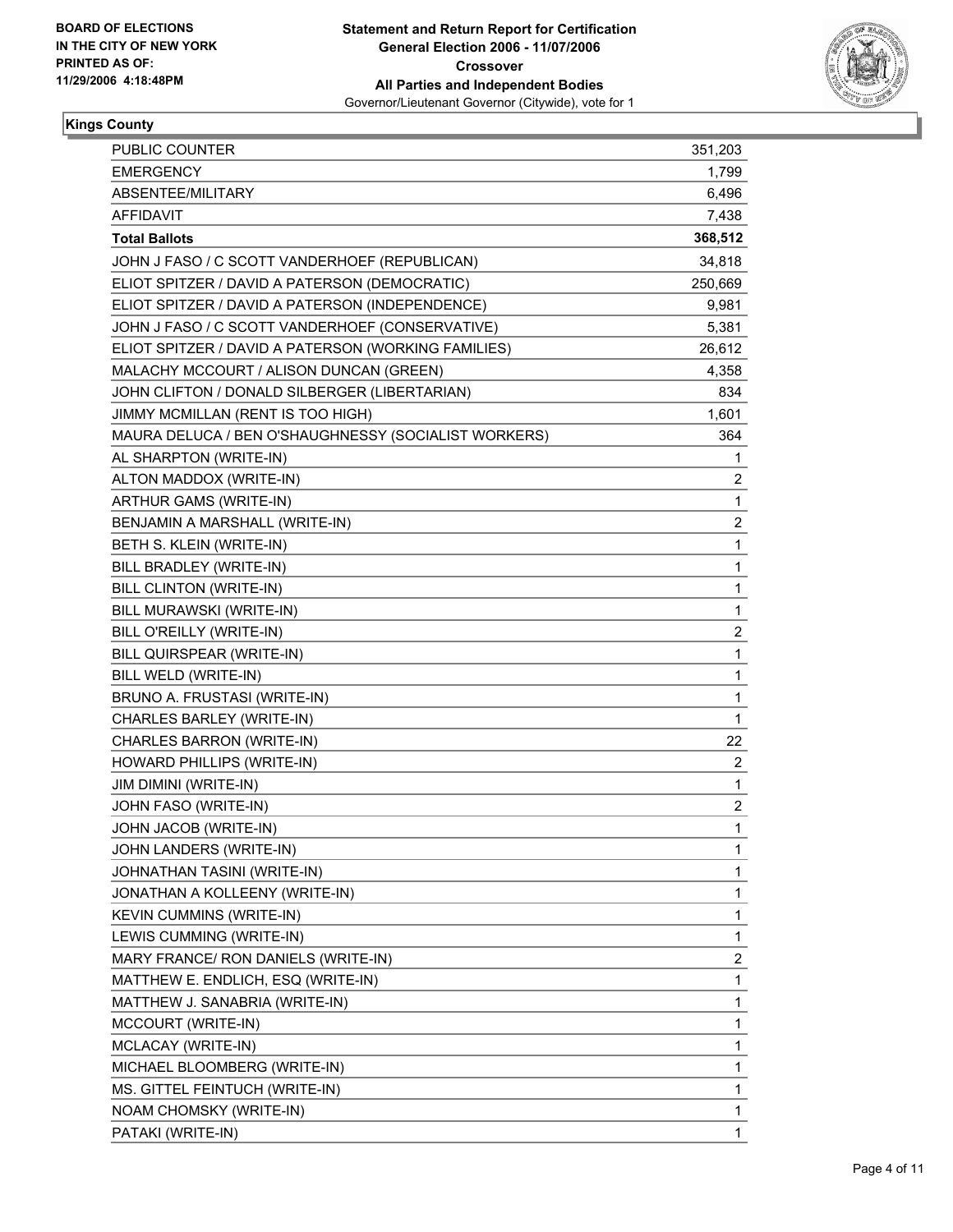

#### **Kings County**

| RABBI YEHRDA LEVIN (WRITE-IN)      |         |
|------------------------------------|---------|
| RABBY ARON TIETELBAUM (WRITE-IN)   |         |
| SEAN HANNIKY (WRITE-IN)            |         |
| SHAKA ZULU (WRITE-IN)              |         |
| SINGEL HEIMER SCHMIDT (WRITE-IN)   |         |
| <b>TERRY MORRIS (WRITE-IN)</b>     |         |
| TOM SUOZZI (WRITE-IN)              |         |
| UTRICE LEID (WRITE-IN)             |         |
| YISROEL DAVID ROSENBERG (WRITE-IN) |         |
| <b>Total Votes</b>                 | 334,687 |
| Unrecorded                         | 33.825  |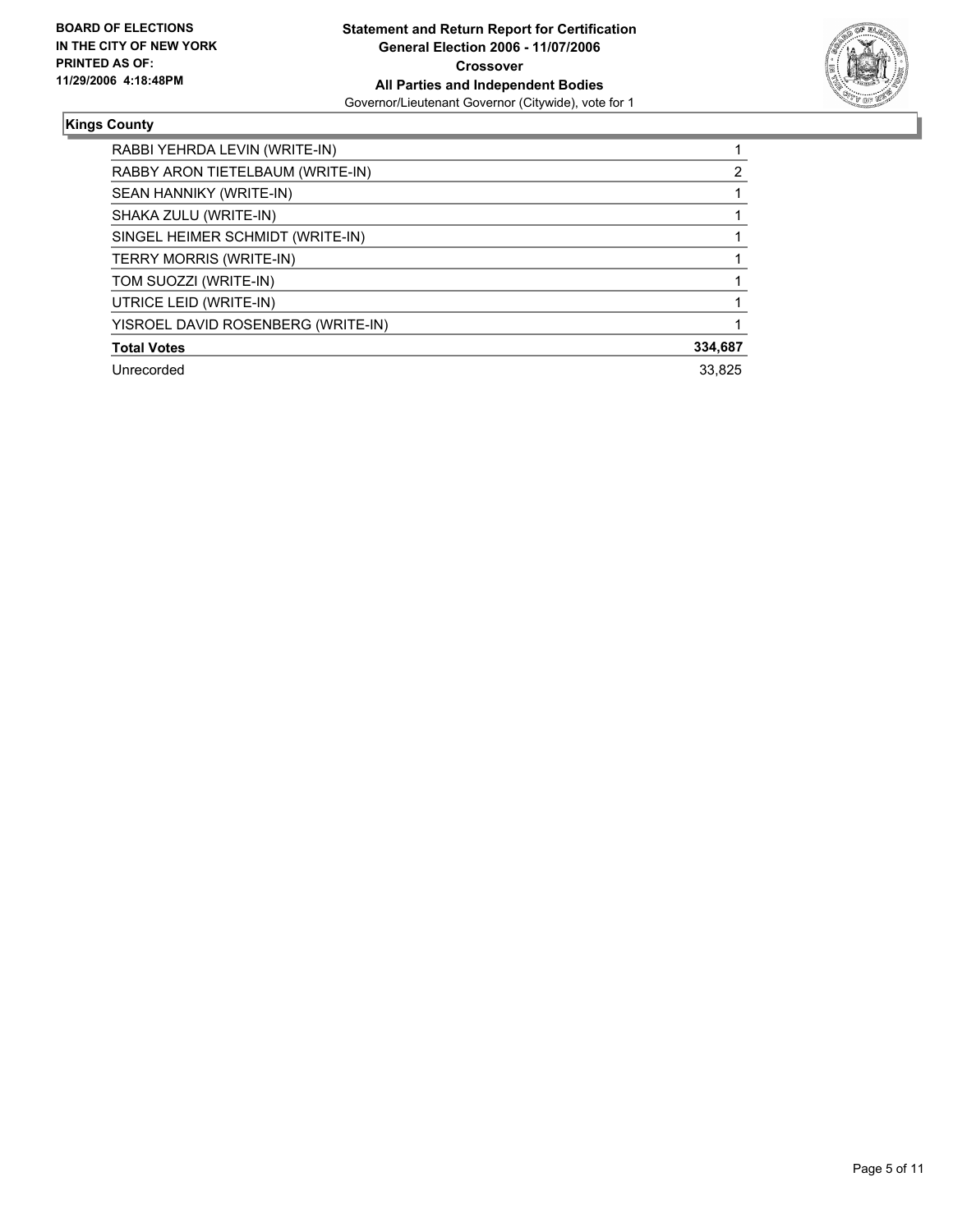

## **Queens County**

| <b>PUBLIC COUNTER</b>                                | 317,520                 |
|------------------------------------------------------|-------------------------|
| <b>EMERGENCY</b>                                     | 663                     |
| ABSENTEE/MILITARY                                    | 6,142                   |
| <b>AFFIDAVIT</b>                                     | 4,889                   |
| <b>Total Ballots</b>                                 | 330,641                 |
| JOHN J FASO / C SCOTT VANDERHOEF (REPUBLICAN)        | 43,676                  |
| ELIOT SPITZER / DAVID A PATERSON (DEMOCRATIC)        | 231,327                 |
| ELIOT SPITZER / DAVID A PATERSON (INDEPENDENCE)      | 8,823                   |
| JOHN J FASO / C SCOTT VANDERHOEF (CONSERVATIVE)      | 6,608                   |
| ELIOT SPITZER / DAVID A PATERSON (WORKING FAMILIES)  | 10,920                  |
| MALACHY MCCOURT / ALISON DUNCAN (GREEN)              | 2,559                   |
| JOHN CLIFTON / DONALD SILBERGER (LIBERTARIAN)        | 714                     |
| JIMMY MCMILLAN (RENT IS TOO HIGH)                    | 975                     |
| MAURA DELUCA / BEN O'SHAUGHNESSY (SOCIALIST WORKERS) | 212                     |
| AGNES HURLEY FILE (WRITE-IN)                         | 1                       |
| AL SHARPTON (WRITE-IN)                               | 1                       |
| ALLAN JENNINGS (WRITE-IN)                            | 35                      |
| ALLAN W. JENNINGS (WRITE-IN)                         | $\mathbf 1$             |
| ALLEN JENNINGS (WRITE-IN)                            | $\overline{\mathbf{c}}$ |
| ALLNA JENNINGS (WRITE-IN)                            | 1                       |
| ALTON MADDOX/TAWANA BRAWLEY (WRITE-IN)               | 1                       |
| ANDREW JENNINGS (WRITE-IN)                           | 1                       |
| BILL MURAWSKI/DONALD WINKFIELD (WRITE-IN)            | 1                       |
| CARL PETTERSON (WRITE-IN)                            | $\boldsymbol{2}$        |
| CARLOS OPLACIOSA (WRITE-IN)                          | 1                       |
| CHRISTOPHER F. GARRETY (WRITE-IN)                    | 1                       |
| DOCTOR Y. GOLDSTEIN (WRITE-IN)                       | $\mathbf 1$             |
| DONALD DUCK (WRITE-IN)                               | $\overline{\mathbf{c}}$ |
| EDWARD BROWN JR/ AL VANN (WRITE-IN)                  | 1                       |
| EDWARD FIORILL (WRITE-IN)                            | 1                       |
| ELIZABETH GOLDSMITH (WRITE-IN)                       | 1                       |
| JAMES HOLDER/KATHERINE JAMES (WRITE-IN)              | 1                       |
| JOHN BRODERICK (WRITE-IN)                            | 1                       |
| JOHN W. CRONIN/MARY C. CRONIN (WRITE-IN)             | 1                       |
| MALCOLM SMITH/ ALLAN JENNINGS (WRITE-IN)             | 1                       |
| MARIA DELUCA (WRITE-IN)                              | 1                       |
| ME (WRITE-IN)                                        | 1                       |
| MICHIE ROY (WRITE-IN)                                | 1                       |
| MICKY MOUSE/ MINNY MOUSE (WRITE-IN)                  | 1                       |
| NICK CARTER (WRITE-IN)                               | 1                       |
| PETE SCAZZERO (WRITE-IN)                             | 1                       |
| PHILIP SILLMAN/LOUIS MARBACH (WRITE-IN)              | 1                       |
| STACY FERRONE (WRITE-IN)                             | 1                       |
| T. SUOZE (WRITE-IN)                                  | 1                       |
| TOM SUOZZI (WRITE-IN)                                | 1                       |
| WILLIAM F. BUCKLEY (WRITE-IN)                        | 1                       |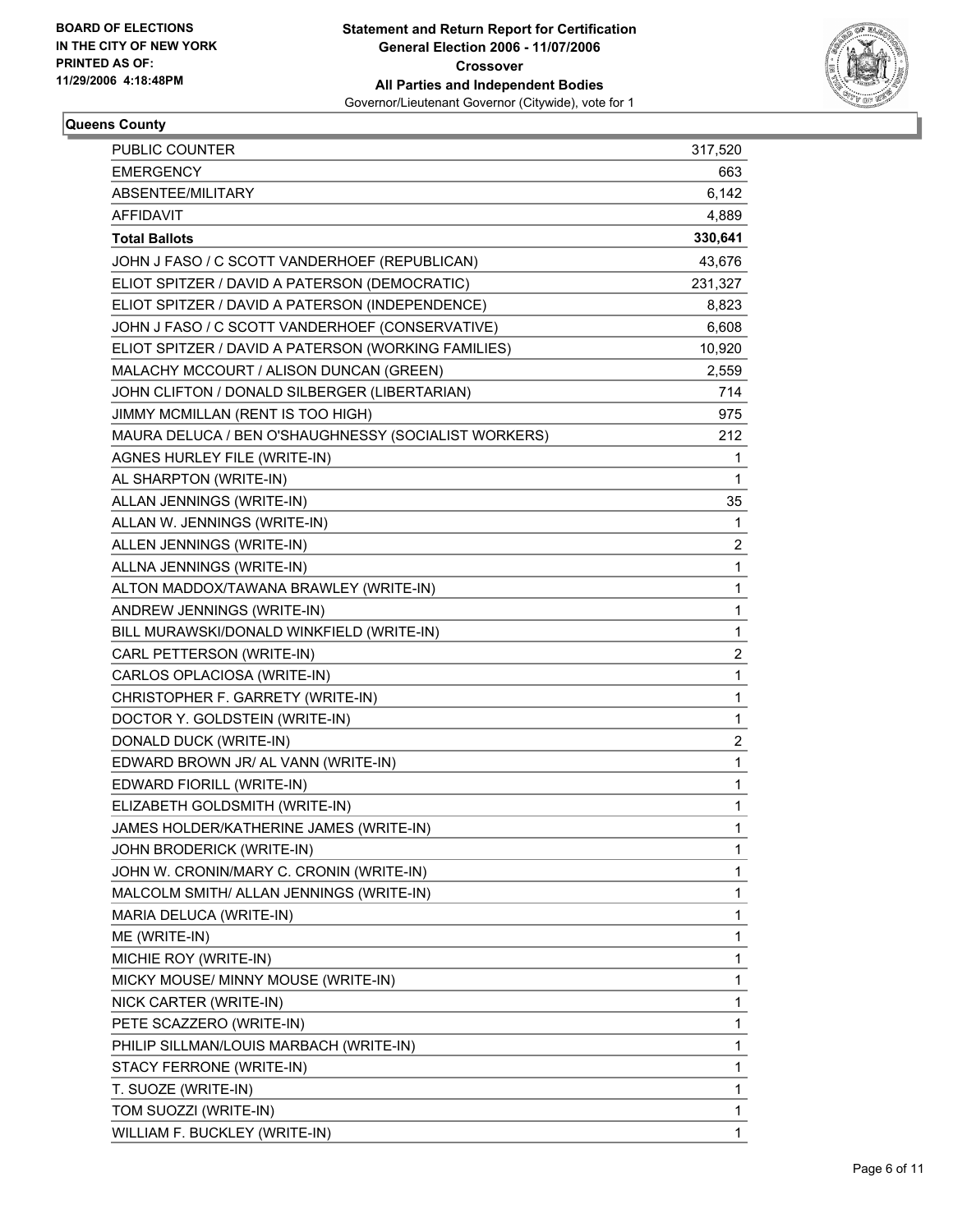

## **Queens County**

| 24.758<br>81,696<br>72<br>2,669<br>1,064<br>85,627<br>25,483<br>45,886<br>2,958<br>3,865<br>2,413<br>631<br>208<br>216<br>52<br>1<br>1<br>1<br>4<br>18<br>1<br>1<br>1<br>1<br>1<br>1<br>1<br>$\boldsymbol{2}$<br>$\mathbf{1}$<br>$\overline{c}$<br>1<br>1<br>81,751<br>3,876 | <b>Total Votes</b>                                   | 305,883 |
|------------------------------------------------------------------------------------------------------------------------------------------------------------------------------------------------------------------------------------------------------------------------------|------------------------------------------------------|---------|
|                                                                                                                                                                                                                                                                              | Unrecorded                                           |         |
|                                                                                                                                                                                                                                                                              | Richmond County                                      |         |
|                                                                                                                                                                                                                                                                              | <b>PUBLIC COUNTER</b>                                |         |
|                                                                                                                                                                                                                                                                              | <b>EMERGENCY</b>                                     |         |
|                                                                                                                                                                                                                                                                              | ABSENTEE/MILITARY                                    |         |
|                                                                                                                                                                                                                                                                              | AFFIDAVIT                                            |         |
|                                                                                                                                                                                                                                                                              | <b>Total Ballots</b>                                 |         |
|                                                                                                                                                                                                                                                                              | JOHN J FASO / C SCOTT VANDERHOEF (REPUBLICAN)        |         |
|                                                                                                                                                                                                                                                                              | ELIOT SPITZER / DAVID A PATERSON (DEMOCRATIC)        |         |
|                                                                                                                                                                                                                                                                              | ELIOT SPITZER / DAVID A PATERSON (INDEPENDENCE)      |         |
|                                                                                                                                                                                                                                                                              | JOHN J FASO / C SCOTT VANDERHOEF (CONSERVATIVE)      |         |
|                                                                                                                                                                                                                                                                              | ELIOT SPITZER / DAVID A PATERSON (WORKING FAMILIES)  |         |
|                                                                                                                                                                                                                                                                              | MALACHY MCCOURT / ALISON DUNCAN (GREEN)              |         |
|                                                                                                                                                                                                                                                                              | JOHN CLIFTON / DONALD SILBERGER (LIBERTARIAN)        |         |
|                                                                                                                                                                                                                                                                              | JIMMY MCMILLAN (RENT IS TOO HIGH)                    |         |
|                                                                                                                                                                                                                                                                              | MAURA DELUCA / BEN O'SHAUGHNESSY (SOCIALIST WORKERS) |         |
|                                                                                                                                                                                                                                                                              | BUD ABBOT & LOU COSTELLO (WRITE-IN)                  |         |
|                                                                                                                                                                                                                                                                              | GREGORY FRANCIS/KEVIN WEEK (WRITE-IN)                |         |
|                                                                                                                                                                                                                                                                              | JOHN BRODERICK CONROY (WRITE-IN)                     |         |
|                                                                                                                                                                                                                                                                              | JOHN J BRODERICK (WRITE-IN)                          |         |
|                                                                                                                                                                                                                                                                              | JOHN J. BRODERICK (WRITE-IN)                         |         |
|                                                                                                                                                                                                                                                                              | JOHN J.BRODERICK (WRITE-IN)                          |         |
|                                                                                                                                                                                                                                                                              | KATHLEEN GORMAN (WRITE-IN)                           |         |
|                                                                                                                                                                                                                                                                              | LOU DOBBS (WRITE-IN)                                 |         |
|                                                                                                                                                                                                                                                                              | MARIETTA CANNING (WRITE-IN)                          |         |
|                                                                                                                                                                                                                                                                              | MICHAEL ZAMBARDA (WRITE-IN)                          |         |
|                                                                                                                                                                                                                                                                              | MOTHER TERESA (WRITE-IN)                             |         |
|                                                                                                                                                                                                                                                                              | RICHARD THOMAS (WRITE-IN)                            |         |
|                                                                                                                                                                                                                                                                              | SALVATORE CALISE (WRITE-IN)                          |         |
|                                                                                                                                                                                                                                                                              | TWEETY (WRITE-IN)                                    |         |
|                                                                                                                                                                                                                                                                              | VICTORIA FAGAN (WRITE-IN)                            |         |
|                                                                                                                                                                                                                                                                              | VIRGINIA GIACHETTA (WRITE-IN)                        |         |
|                                                                                                                                                                                                                                                                              | WENDY L. HOLIBAUGH (WRITE-IN)                        |         |
|                                                                                                                                                                                                                                                                              | <b>Total Votes</b>                                   |         |
|                                                                                                                                                                                                                                                                              | Unrecorded                                           |         |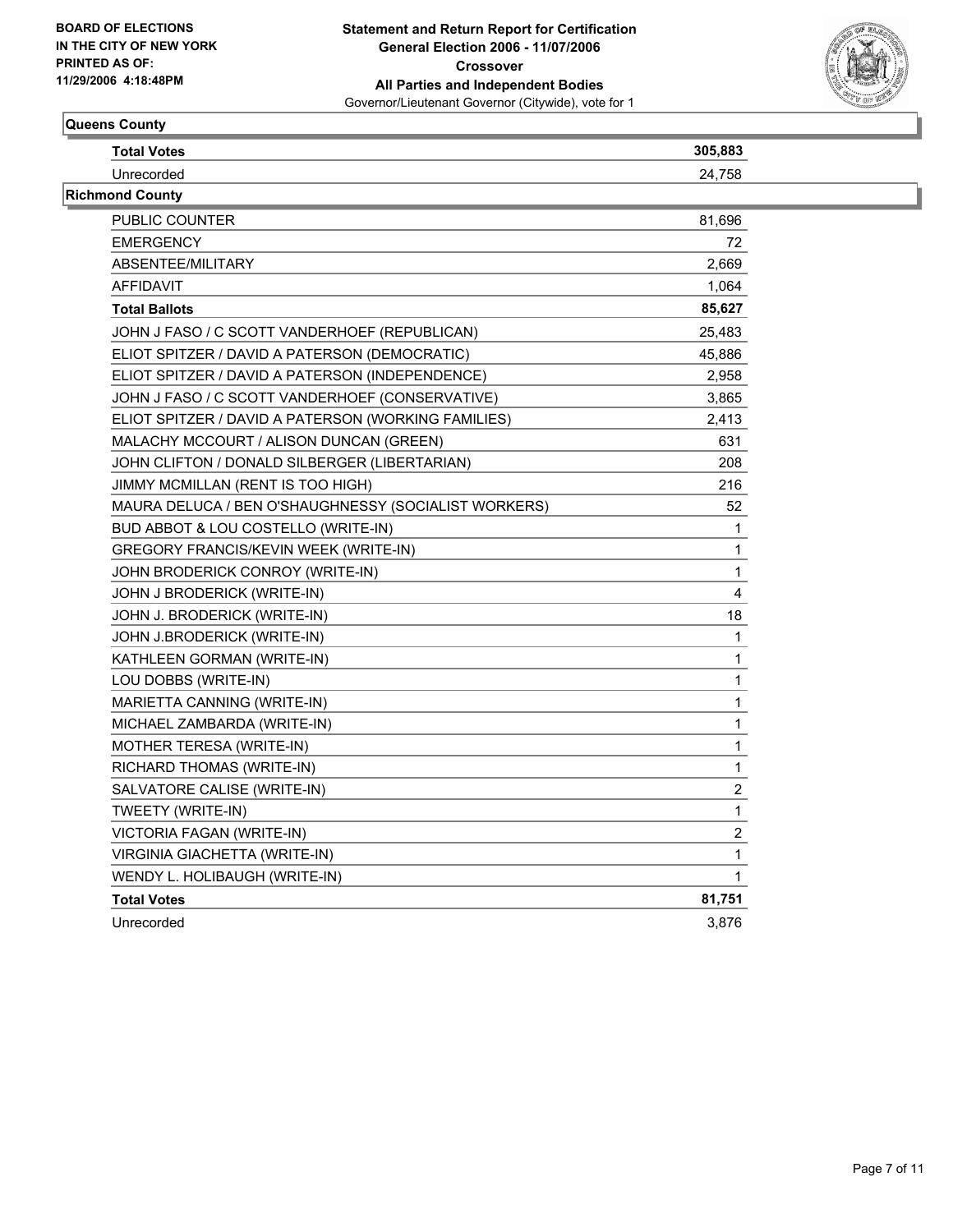

| <b>EMERGENCY</b><br>ABSENTEE/MILITARY<br>AFFIDAVIT<br><b>Total Ballots</b><br>JOHN J FASO / C SCOTT VANDERHOEF (REPUBLICAN)<br>ELIOT SPITZER / DAVID A PATERSON (DEMOCRATIC)<br>ELIOT SPITZER / DAVID A PATERSON (INDEPENDENCE)<br>JOHN J FASO / C SCOTT VANDERHOEF (CONSERVATIVE)<br>ELIOT SPITZER / DAVID A PATERSON (WORKING FAMILIES)<br>MALACHY MCCOURT / ALISON DUNCAN (GREEN)<br>JOHN CLIFTON / DONALD SILBERGER (LIBERTARIAN)<br>JIMMY MCMILLAN (RENT IS TOO HIGH)<br>MAURA DELUCA / BEN O'SHAUGHNESSY (SOCIALIST WORKERS)<br>ADRIENNE PAGE (WRITE-IN)<br>AGNES HURLEY FILE (WRITE-IN)<br>AL SHARPTON (WRITE-IN)<br>ALAN WONG (WRITE-IN)<br>ALDEN LINK (WRITE-IN)<br>ALLAN JENNINGS (WRITE-IN)<br>ALLAN W. JENNINGS (WRITE-IN)<br>ALLEN JENNINGS (WRITE-IN)<br>ALLNA JENNINGS (WRITE-IN)<br>ALTON MADDOX (WRITE-IN)<br>ALTON MADDOX/CHARLES BARRON (WRITE-IN)<br>ALTON MADDOX/TAWANA BRAWLEY (WRITE-IN)<br>ANDREW JENNINGS (WRITE-IN)<br>ANTHONY WEINER (WRITE-IN)<br>ARTHUR GAMS (WRITE-IN)<br>BEN ARMSTEAD (WRITE-IN)<br>BENJAMIN A MARSHALL (WRITE-IN)<br>BENZION RADINSKY (WRITE-IN)<br>BETH S. KLEIN (WRITE-IN)<br>BILL BRADLEY (WRITE-IN)<br>BILL CLINTON (WRITE-IN)<br>BILL MURASKI/DONALD WINKFIELD (WRITE-IN)<br>BILL MURAWSKI (WRITE-IN)<br>BILL MURAWSKI/DONALD WINKFIELD (WRITE-IN)<br>BILL O'REILLY (WRITE-IN)<br>BILL QUIRSPEAR (WRITE-IN)<br>BILL WELD (WRITE-IN)<br>BRIAN ROSS (WRITE-IN)<br>BRUNO A. FRUSTASI (WRITE-IN)<br>BUD ABBOT & LOU COSTELLO (WRITE-IN)<br>CARL PETTERSON (WRITE-IN) | PUBLIC COUNTER          | 1,280,152               |
|-----------------------------------------------------------------------------------------------------------------------------------------------------------------------------------------------------------------------------------------------------------------------------------------------------------------------------------------------------------------------------------------------------------------------------------------------------------------------------------------------------------------------------------------------------------------------------------------------------------------------------------------------------------------------------------------------------------------------------------------------------------------------------------------------------------------------------------------------------------------------------------------------------------------------------------------------------------------------------------------------------------------------------------------------------------------------------------------------------------------------------------------------------------------------------------------------------------------------------------------------------------------------------------------------------------------------------------------------------------------------------------------------------------------------------------------------------------------------------------------------------------------------|-------------------------|-------------------------|
|                                                                                                                                                                                                                                                                                                                                                                                                                                                                                                                                                                                                                                                                                                                                                                                                                                                                                                                                                                                                                                                                                                                                                                                                                                                                                                                                                                                                                                                                                                                       |                         | 3,941                   |
|                                                                                                                                                                                                                                                                                                                                                                                                                                                                                                                                                                                                                                                                                                                                                                                                                                                                                                                                                                                                                                                                                                                                                                                                                                                                                                                                                                                                                                                                                                                       |                         | 28,242                  |
|                                                                                                                                                                                                                                                                                                                                                                                                                                                                                                                                                                                                                                                                                                                                                                                                                                                                                                                                                                                                                                                                                                                                                                                                                                                                                                                                                                                                                                                                                                                       |                         | 28,501                  |
|                                                                                                                                                                                                                                                                                                                                                                                                                                                                                                                                                                                                                                                                                                                                                                                                                                                                                                                                                                                                                                                                                                                                                                                                                                                                                                                                                                                                                                                                                                                       |                         | 1,349,491               |
|                                                                                                                                                                                                                                                                                                                                                                                                                                                                                                                                                                                                                                                                                                                                                                                                                                                                                                                                                                                                                                                                                                                                                                                                                                                                                                                                                                                                                                                                                                                       |                         | 149,490                 |
|                                                                                                                                                                                                                                                                                                                                                                                                                                                                                                                                                                                                                                                                                                                                                                                                                                                                                                                                                                                                                                                                                                                                                                                                                                                                                                                                                                                                                                                                                                                       |                         | 938,823                 |
|                                                                                                                                                                                                                                                                                                                                                                                                                                                                                                                                                                                                                                                                                                                                                                                                                                                                                                                                                                                                                                                                                                                                                                                                                                                                                                                                                                                                                                                                                                                       |                         | 36,882                  |
|                                                                                                                                                                                                                                                                                                                                                                                                                                                                                                                                                                                                                                                                                                                                                                                                                                                                                                                                                                                                                                                                                                                                                                                                                                                                                                                                                                                                                                                                                                                       |                         | 20,897                  |
|                                                                                                                                                                                                                                                                                                                                                                                                                                                                                                                                                                                                                                                                                                                                                                                                                                                                                                                                                                                                                                                                                                                                                                                                                                                                                                                                                                                                                                                                                                                       |                         | 74,221                  |
|                                                                                                                                                                                                                                                                                                                                                                                                                                                                                                                                                                                                                                                                                                                                                                                                                                                                                                                                                                                                                                                                                                                                                                                                                                                                                                                                                                                                                                                                                                                       |                         | 14,414                  |
|                                                                                                                                                                                                                                                                                                                                                                                                                                                                                                                                                                                                                                                                                                                                                                                                                                                                                                                                                                                                                                                                                                                                                                                                                                                                                                                                                                                                                                                                                                                       |                         | 3,439                   |
|                                                                                                                                                                                                                                                                                                                                                                                                                                                                                                                                                                                                                                                                                                                                                                                                                                                                                                                                                                                                                                                                                                                                                                                                                                                                                                                                                                                                                                                                                                                       |                         | 5,252                   |
|                                                                                                                                                                                                                                                                                                                                                                                                                                                                                                                                                                                                                                                                                                                                                                                                                                                                                                                                                                                                                                                                                                                                                                                                                                                                                                                                                                                                                                                                                                                       |                         | 1,226                   |
|                                                                                                                                                                                                                                                                                                                                                                                                                                                                                                                                                                                                                                                                                                                                                                                                                                                                                                                                                                                                                                                                                                                                                                                                                                                                                                                                                                                                                                                                                                                       |                         | 1                       |
|                                                                                                                                                                                                                                                                                                                                                                                                                                                                                                                                                                                                                                                                                                                                                                                                                                                                                                                                                                                                                                                                                                                                                                                                                                                                                                                                                                                                                                                                                                                       |                         | 1                       |
|                                                                                                                                                                                                                                                                                                                                                                                                                                                                                                                                                                                                                                                                                                                                                                                                                                                                                                                                                                                                                                                                                                                                                                                                                                                                                                                                                                                                                                                                                                                       |                         | 3                       |
|                                                                                                                                                                                                                                                                                                                                                                                                                                                                                                                                                                                                                                                                                                                                                                                                                                                                                                                                                                                                                                                                                                                                                                                                                                                                                                                                                                                                                                                                                                                       |                         | 1                       |
|                                                                                                                                                                                                                                                                                                                                                                                                                                                                                                                                                                                                                                                                                                                                                                                                                                                                                                                                                                                                                                                                                                                                                                                                                                                                                                                                                                                                                                                                                                                       |                         | $\mathbf{1}$            |
|                                                                                                                                                                                                                                                                                                                                                                                                                                                                                                                                                                                                                                                                                                                                                                                                                                                                                                                                                                                                                                                                                                                                                                                                                                                                                                                                                                                                                                                                                                                       |                         | 35                      |
|                                                                                                                                                                                                                                                                                                                                                                                                                                                                                                                                                                                                                                                                                                                                                                                                                                                                                                                                                                                                                                                                                                                                                                                                                                                                                                                                                                                                                                                                                                                       |                         | 1                       |
|                                                                                                                                                                                                                                                                                                                                                                                                                                                                                                                                                                                                                                                                                                                                                                                                                                                                                                                                                                                                                                                                                                                                                                                                                                                                                                                                                                                                                                                                                                                       |                         | $\overline{c}$          |
|                                                                                                                                                                                                                                                                                                                                                                                                                                                                                                                                                                                                                                                                                                                                                                                                                                                                                                                                                                                                                                                                                                                                                                                                                                                                                                                                                                                                                                                                                                                       |                         | $\mathbf 1$             |
|                                                                                                                                                                                                                                                                                                                                                                                                                                                                                                                                                                                                                                                                                                                                                                                                                                                                                                                                                                                                                                                                                                                                                                                                                                                                                                                                                                                                                                                                                                                       |                         | 3                       |
|                                                                                                                                                                                                                                                                                                                                                                                                                                                                                                                                                                                                                                                                                                                                                                                                                                                                                                                                                                                                                                                                                                                                                                                                                                                                                                                                                                                                                                                                                                                       |                         | 1                       |
|                                                                                                                                                                                                                                                                                                                                                                                                                                                                                                                                                                                                                                                                                                                                                                                                                                                                                                                                                                                                                                                                                                                                                                                                                                                                                                                                                                                                                                                                                                                       |                         | 1                       |
|                                                                                                                                                                                                                                                                                                                                                                                                                                                                                                                                                                                                                                                                                                                                                                                                                                                                                                                                                                                                                                                                                                                                                                                                                                                                                                                                                                                                                                                                                                                       |                         | 1                       |
|                                                                                                                                                                                                                                                                                                                                                                                                                                                                                                                                                                                                                                                                                                                                                                                                                                                                                                                                                                                                                                                                                                                                                                                                                                                                                                                                                                                                                                                                                                                       |                         | 1                       |
|                                                                                                                                                                                                                                                                                                                                                                                                                                                                                                                                                                                                                                                                                                                                                                                                                                                                                                                                                                                                                                                                                                                                                                                                                                                                                                                                                                                                                                                                                                                       |                         | 1                       |
|                                                                                                                                                                                                                                                                                                                                                                                                                                                                                                                                                                                                                                                                                                                                                                                                                                                                                                                                                                                                                                                                                                                                                                                                                                                                                                                                                                                                                                                                                                                       |                         | 1                       |
|                                                                                                                                                                                                                                                                                                                                                                                                                                                                                                                                                                                                                                                                                                                                                                                                                                                                                                                                                                                                                                                                                                                                                                                                                                                                                                                                                                                                                                                                                                                       |                         | $\overline{\mathbf{c}}$ |
|                                                                                                                                                                                                                                                                                                                                                                                                                                                                                                                                                                                                                                                                                                                                                                                                                                                                                                                                                                                                                                                                                                                                                                                                                                                                                                                                                                                                                                                                                                                       |                         | 1                       |
|                                                                                                                                                                                                                                                                                                                                                                                                                                                                                                                                                                                                                                                                                                                                                                                                                                                                                                                                                                                                                                                                                                                                                                                                                                                                                                                                                                                                                                                                                                                       |                         | 1                       |
|                                                                                                                                                                                                                                                                                                                                                                                                                                                                                                                                                                                                                                                                                                                                                                                                                                                                                                                                                                                                                                                                                                                                                                                                                                                                                                                                                                                                                                                                                                                       |                         | 1                       |
|                                                                                                                                                                                                                                                                                                                                                                                                                                                                                                                                                                                                                                                                                                                                                                                                                                                                                                                                                                                                                                                                                                                                                                                                                                                                                                                                                                                                                                                                                                                       |                         | 1                       |
|                                                                                                                                                                                                                                                                                                                                                                                                                                                                                                                                                                                                                                                                                                                                                                                                                                                                                                                                                                                                                                                                                                                                                                                                                                                                                                                                                                                                                                                                                                                       |                         | 1                       |
|                                                                                                                                                                                                                                                                                                                                                                                                                                                                                                                                                                                                                                                                                                                                                                                                                                                                                                                                                                                                                                                                                                                                                                                                                                                                                                                                                                                                                                                                                                                       |                         | $\overline{c}$          |
|                                                                                                                                                                                                                                                                                                                                                                                                                                                                                                                                                                                                                                                                                                                                                                                                                                                                                                                                                                                                                                                                                                                                                                                                                                                                                                                                                                                                                                                                                                                       |                         | 1                       |
|                                                                                                                                                                                                                                                                                                                                                                                                                                                                                                                                                                                                                                                                                                                                                                                                                                                                                                                                                                                                                                                                                                                                                                                                                                                                                                                                                                                                                                                                                                                       |                         | $\overline{\mathbf{c}}$ |
|                                                                                                                                                                                                                                                                                                                                                                                                                                                                                                                                                                                                                                                                                                                                                                                                                                                                                                                                                                                                                                                                                                                                                                                                                                                                                                                                                                                                                                                                                                                       |                         | 1                       |
|                                                                                                                                                                                                                                                                                                                                                                                                                                                                                                                                                                                                                                                                                                                                                                                                                                                                                                                                                                                                                                                                                                                                                                                                                                                                                                                                                                                                                                                                                                                       |                         | 1                       |
|                                                                                                                                                                                                                                                                                                                                                                                                                                                                                                                                                                                                                                                                                                                                                                                                                                                                                                                                                                                                                                                                                                                                                                                                                                                                                                                                                                                                                                                                                                                       |                         | 1                       |
|                                                                                                                                                                                                                                                                                                                                                                                                                                                                                                                                                                                                                                                                                                                                                                                                                                                                                                                                                                                                                                                                                                                                                                                                                                                                                                                                                                                                                                                                                                                       |                         | 1                       |
|                                                                                                                                                                                                                                                                                                                                                                                                                                                                                                                                                                                                                                                                                                                                                                                                                                                                                                                                                                                                                                                                                                                                                                                                                                                                                                                                                                                                                                                                                                                       |                         | 1                       |
|                                                                                                                                                                                                                                                                                                                                                                                                                                                                                                                                                                                                                                                                                                                                                                                                                                                                                                                                                                                                                                                                                                                                                                                                                                                                                                                                                                                                                                                                                                                       |                         | $\overline{\mathbf{c}}$ |
|                                                                                                                                                                                                                                                                                                                                                                                                                                                                                                                                                                                                                                                                                                                                                                                                                                                                                                                                                                                                                                                                                                                                                                                                                                                                                                                                                                                                                                                                                                                       | CARLA THOMAS (WRITE-IN) | 1                       |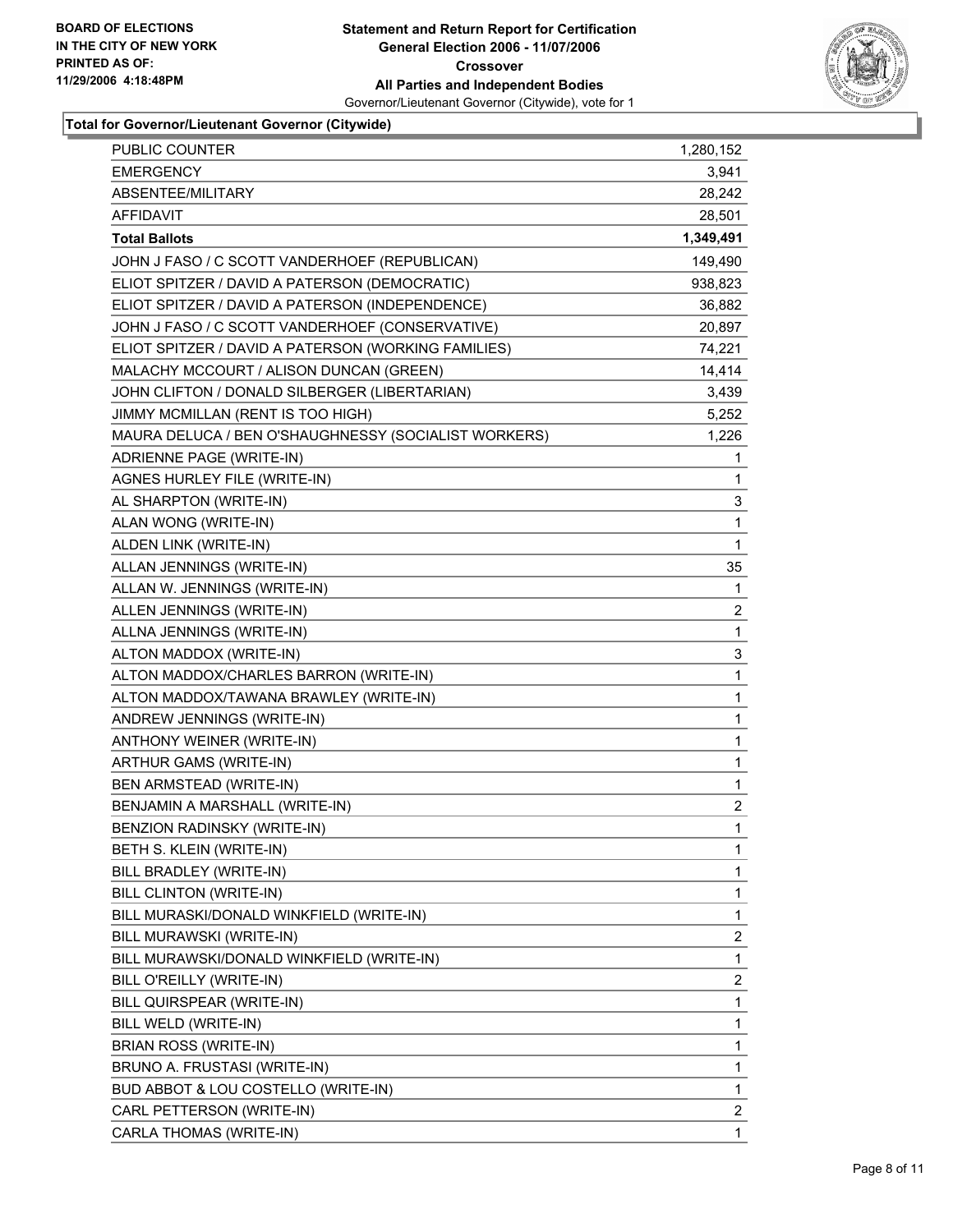

| CARLOS OPLACIOSA (WRITE-IN)              | 1              |
|------------------------------------------|----------------|
| CAROLYN CONABOY (WRITE-IN)               | 1              |
| CHARLES BARLEY (WRITE-IN)                | 1              |
| CHARLES BARRON (WRITE-IN)                | 23             |
| CHRISTOPHER F. GARRETY (WRITE-IN)        | 1              |
| CLAYTON BANKS (WRITE-IN)                 | 1              |
| DAVID PATERSON (WRITE-IN)                | 1              |
| DOCTOR Y. GOLDSTEIN (WRITE-IN)           | 1              |
| DONALD DUCK (WRITE-IN)                   | 2              |
| DONALD WINFIELD (WRITE-IN)               | 1              |
| EDWARD BROWN JR/ AL VANN (WRITE-IN)      | 1              |
| EDWARD FIORILL (WRITE-IN)                | 1              |
| ELIOT SPITZER (WRITE-IN)                 | 2              |
| ELIZABETH GOLDSMITH (WRITE-IN)           | 1              |
| GREGORY FRANCIS/KEVIN WEEK (WRITE-IN)    | 1              |
| HERMAN SINGER (WRITE-IN)                 | 1              |
| HOWARD PHILLIPS (WRITE-IN)               | $\overline{2}$ |
| IRMA AYCER (WRITE-IN)                    | 1              |
| JAMES HOLDER/KATHERINE JAMES (WRITE-IN)  | 1              |
| JEFF DODGSON (WRITE-IN)                  | 1              |
| JIM DIMINI (WRITE-IN)                    | 1              |
| JIMMY MIEMLLAN (WRITE-IN)                | 1              |
| JOHN A. RAPHAEL (WRITE-IN)               | 1              |
| JOHN BRODERICK (WRITE-IN)                | 2              |
| JOHN BRODERICK CONROY (WRITE-IN)         | 1              |
| JOHN CRAWFORD (WRITE-IN)                 | 1              |
| JOHN FASO (WRITE-IN)                     | $\overline{c}$ |
| JOHN HERLIHY (WRITE-IN)                  | 1              |
| JOHN J BRODERICK (WRITE-IN)              | 4              |
| JOHN J. BRODERICK (WRITE-IN)             | 18             |
| JOHN J.BRODERICK (WRITE-IN)              | 1              |
| JOHN JACOB (WRITE-IN)                    | 1              |
| JOHN LANDERS (WRITE-IN)                  | 1              |
| JOHN LASALA (WRITE-IN)                   | 1              |
| JOHN UNIFLOU (WRITE-IN)                  | 1              |
| JOHN W. CRONIN/MARY C. CRONIN (WRITE-IN) | 1              |
| JOHNATHAN TASINI (WRITE-IN)              | 1              |
| JONATHAN A KOLLEENY (WRITE-IN)           | 1              |
| KATHLEEN GORMAN (WRITE-IN)               | 1              |
| KELLY O'NEILL (WRITE-IN)                 | 1              |
| KEVIN CUMMINS (WRITE-IN)                 | 1              |
| LEECIA EVE (WRITE-IN)                    | 1              |
| LENNARD MCNEIL (WRITE-IN)                | 1              |
| LEWIS CUMMING (WRITE-IN)                 | 1              |
| LOU DOBBS (WRITE-IN)                     | 1              |
| MALCOLM SMITH/ ALLAN JENNINGS (WRITE-IN) | 1              |
|                                          |                |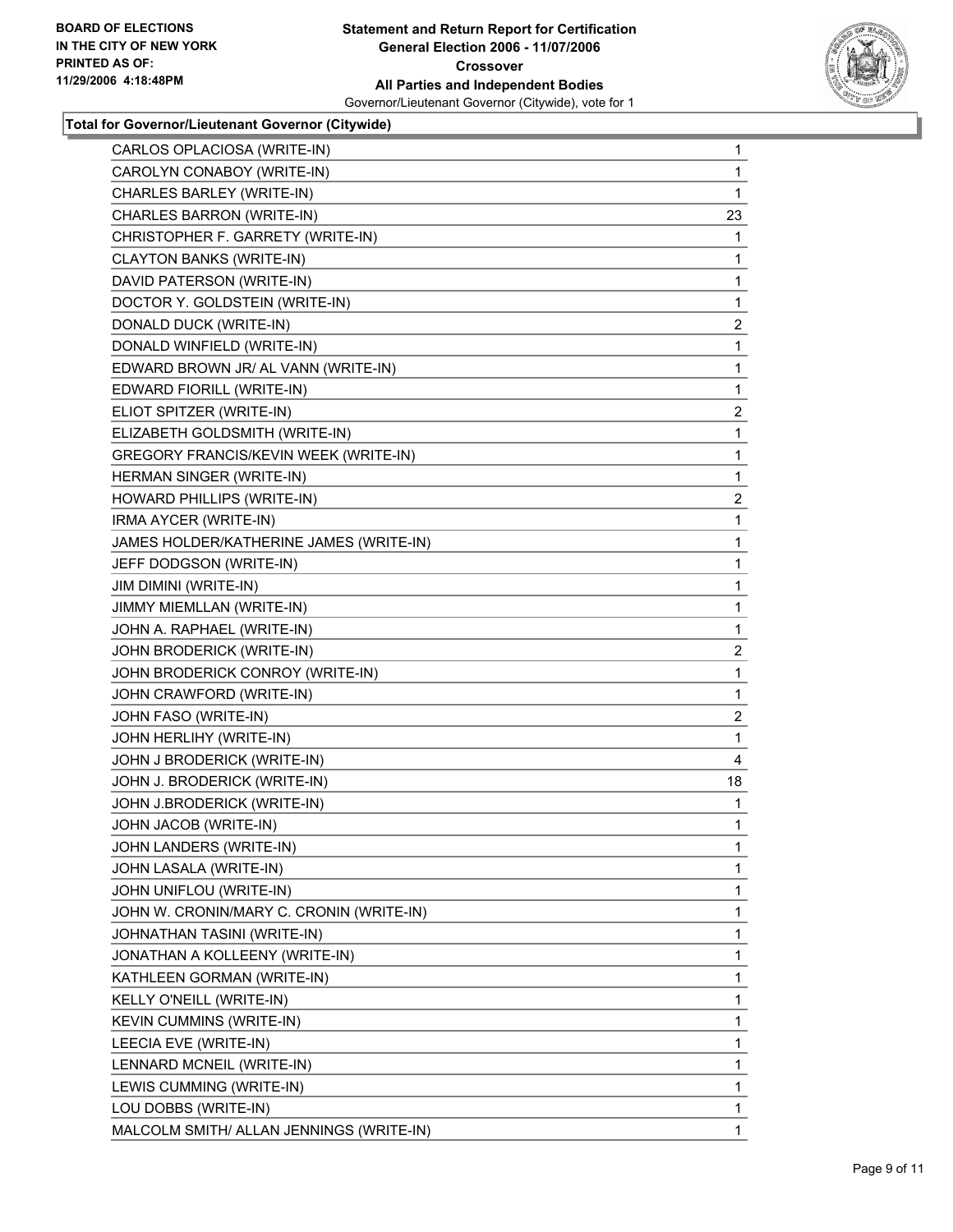

| MARIA DELUCA (WRITE-IN)                 | 1 |
|-----------------------------------------|---|
| MARIETTA CANNING (WRITE-IN)             | 1 |
| MARY FRANCE/ RON DANIELS (WRITE-IN)     | 2 |
| MATTHEW E. ENDLICH, ESQ (WRITE-IN)      | 1 |
| MATTHEW J. SANABRIA (WRITE-IN)          | 1 |
| MCCOURT (WRITE-IN)                      | 1 |
| MCLACAY (WRITE-IN)                      | 1 |
| ME (WRITE-IN)                           | 1 |
| MICHAEL BLOOMBERG (WRITE-IN)            | 4 |
| MICHAEL LERNER (WRITE-IN)               | 1 |
| MICHAEL ZAMBARDA (WRITE-IN)             | 1 |
| MICHIE ROY (WRITE-IN)                   | 1 |
| MICKY MOUSE/ MINNY MOUSE (WRITE-IN)     | 1 |
| MOTHER TERESA (WRITE-IN)                | 1 |
| MS. GITTEL FEINTUCH (WRITE-IN)          | 1 |
| NICK CARTER (WRITE-IN)                  | 1 |
| NOAM CHOMSKY (WRITE-IN)                 | 1 |
| NORMAN SIEGAL (WRITE-IN)                | 1 |
| PATAKI (WRITE-IN)                       | 1 |
| PATRICK BUCHANAN (WRITE-IN)             | 1 |
| PETE SCAZZERO (WRITE-IN)                | 1 |
| PHILIP SILLMAN/LOUIS MARBACH (WRITE-IN) | 1 |
| RABBI YEHRDA LEVIN (WRITE-IN)           | 1 |
| RABBY ARON TIETELBAUM (WRITE-IN)        | 2 |
| RICHARD SELMAN (WRITE-IN)               | 1 |
| RICHARD THOMAS (WRITE-IN)               | 1 |
| SALVATORE CALISE (WRITE-IN)             | 2 |
| SCOTT SINGER (WRITE-IN)                 | 1 |
| SEAN HANNIKY (WRITE-IN)                 | 1 |
| SHAKA ZULU (WRITE-IN)                   | 1 |
| SINGEL HEIMER SCHMIDT (WRITE-IN)        | 1 |
| STACY FERRONE (WRITE-IN)                | 1 |
| STEVEN KING (WRITE-IN)                  | 1 |
| T. SUOZE (WRITE-IN)                     | 1 |
| TAFFY BENJAMIN (WRITE-IN)               | 1 |
| TERRY MORRIS (WRITE-IN)                 | 1 |
| THOMAS SUOZZI (WRITE-IN)                | 2 |
| THOMAS WEISS (WRITE-IN)                 | 1 |
| TOM SUOZI (WRITE-IN)                    | 1 |
| TOM SUOZZI (WRITE-IN)                   | 2 |
| TWEETY (WRITE-IN)                       | 1 |
| UTRICE LEID (WRITE-IN)                  | 1 |
| VICTORIA FAGAN (WRITE-IN)               | 2 |
| VIRGINIA GIACHETTA (WRITE-IN)           | 1 |
| WENDY HOLIBAUGH (WRITE-IN)              | 1 |
| WENDY L. HOLIBAUGH (WRITE-IN)           | 1 |